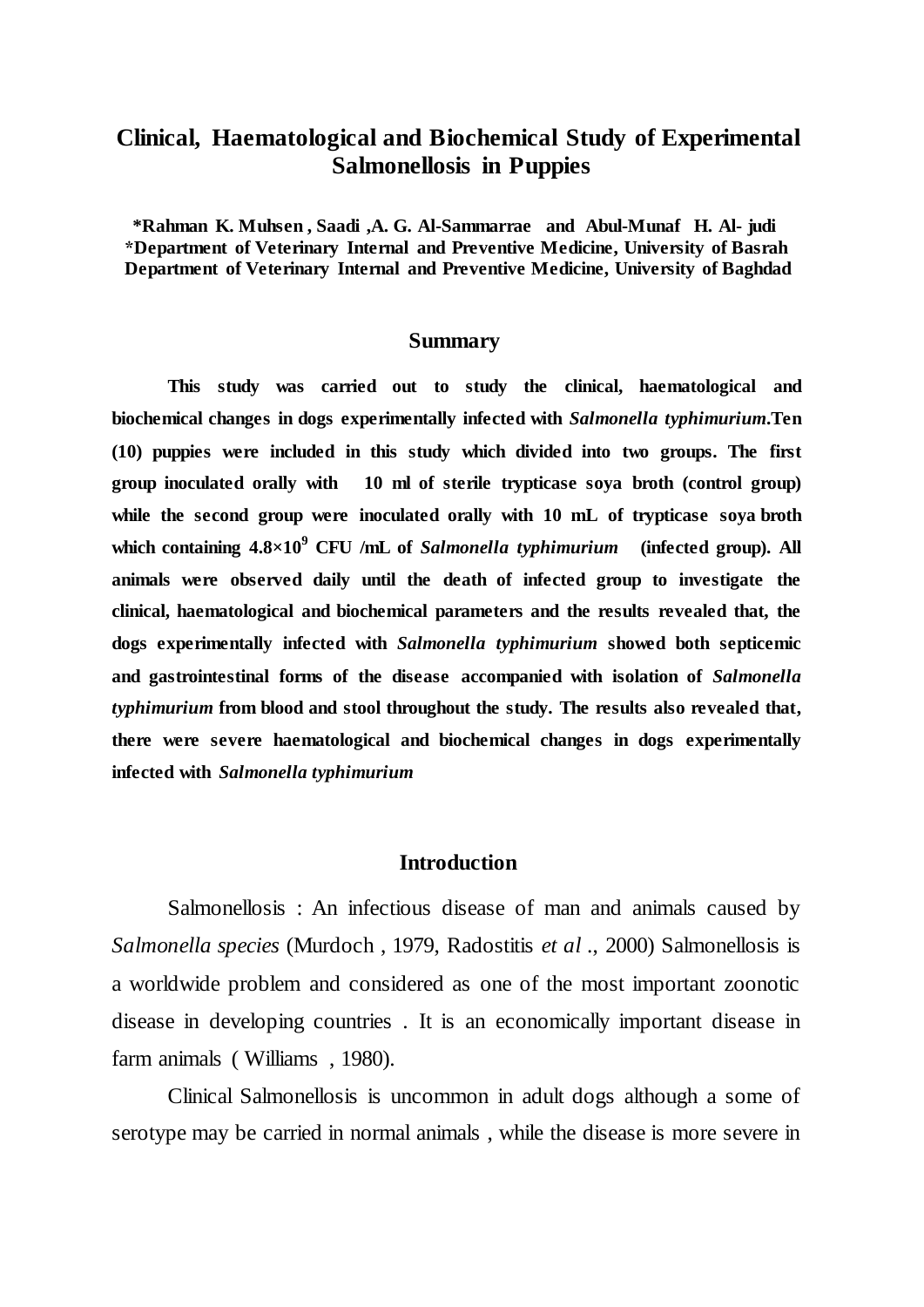young animals and in those subjected to stress condition (Kallow and Hasso, 2001). The clinical feature of salmonellosis in dogs varies from asymptomatic carriers; gastrointestinal to septicemic forms ( Nation , 1984).

The disease has public health importance because it is one of commonest disease in man and it is principle reservoir are domestic animals including dogs ( Rubin and Weinstein 1987).

### **Material and Methods**

Ten puppies from local breed aged between 2-4 months and weighted between 3-4.5 K.g were used in this study. All animals were prepared to experiment by treatment with ciprofloxacin (20mg/kg B.W daily for six day); lvermectin (0.2 mg/kg B.W) s/c single dose and Niclosamind (50mg/kg B.W). The animals included in this study were divided into two groups.

- a) **Control group**: the animals of this group inoculated orally with 10 ml of sterile tripticase Soya broth.
- b) **Infected group**: The animals of this group were inoculated orally with 10 ml of trypticase Soya broth containing  $4.8 \times 10^8$  CFU of *Salmonella typhimurim* per ml.

All animals were observed daily pre and post inoculation until the death of infected animals as the following.

- 1- Clinical examination which include temperature, appetite, general condition, respiration, presence of diarrhea, dehydration and examination of skin.
- 2- Culture of faeces and blood according to Baron *et al*. (1994).
- 3- Haematological examination including PCV, Hb, RbCs, total and differential leukocyte counts, was estimated according to Coles (1986).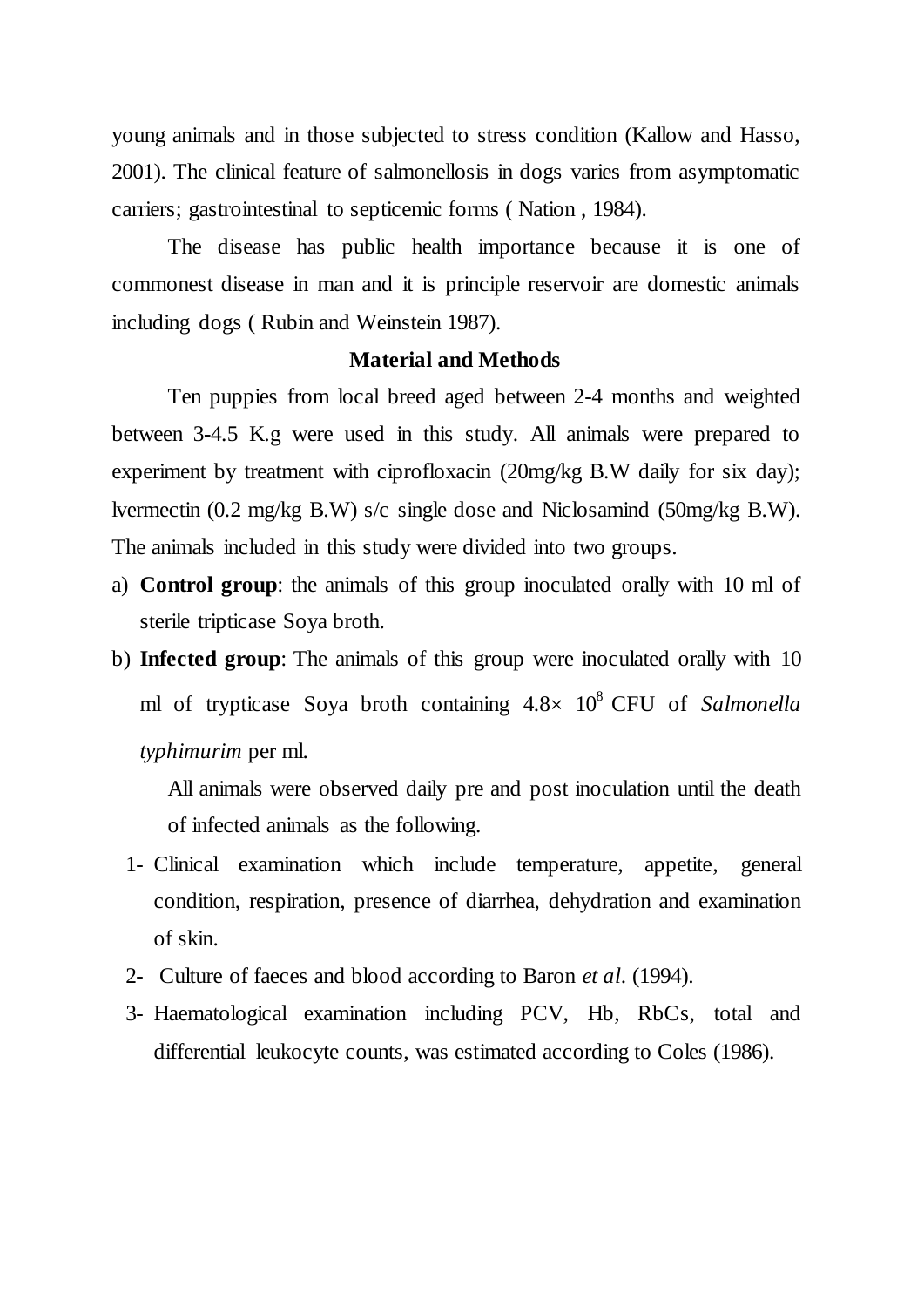- 4- Total serum protein and albumin were estimated by using kits from Randox company , while plasma fibrinogen were estimated using referctometer according to Schalm *et al*., (1975).
- 5- Liver enzymes (AST, ALT and ALP) were estimated using kits from Randox Company.
- 6- Estimation the concentration of various element including sodium , potassium , chloride, calcium and phosphorus were done using atomic absorption and kits from Randox company.

### **Result**

All infected puppies showed two forms of the disease which were septicemic from and gastrointestinal form. The bacteria were isolated from blood and stool from the first day of inoculation up to death of the animals of the infected group. The clinical signs that appeared on infected puppies include ; vomiting , diarrhea , dehydration , fever , tenesmus , dysentery, anorexia , abdominal pain , reluctant to move, dullness , congestion of conjunctiva, engorgement of secleral capillaries , tachycardia and tachypnea in the first stage of the disease.

The first clinical signs appeared was vomiting, which appeared 6 hours post inoculation followed by diarrhea after a day. Diarrhea increased in severity with progression of the disease. Fever began to appear during the second day and continued for two days and then fall until the death of animals.

The last stage of the disease (fifth and sixth days post inoculation) characterized by dehydration; sunken eyes and loss of skin elasticity. All animals of infected group were dead on the sixth day post inoculation.

The means of temperature were elevated significantly  $(P < 0.0.1)$  in the second and third days post inoculation in the second group compared with the first group and then fall until to reach to subnormal temperature at the end of experiment ( Table 1).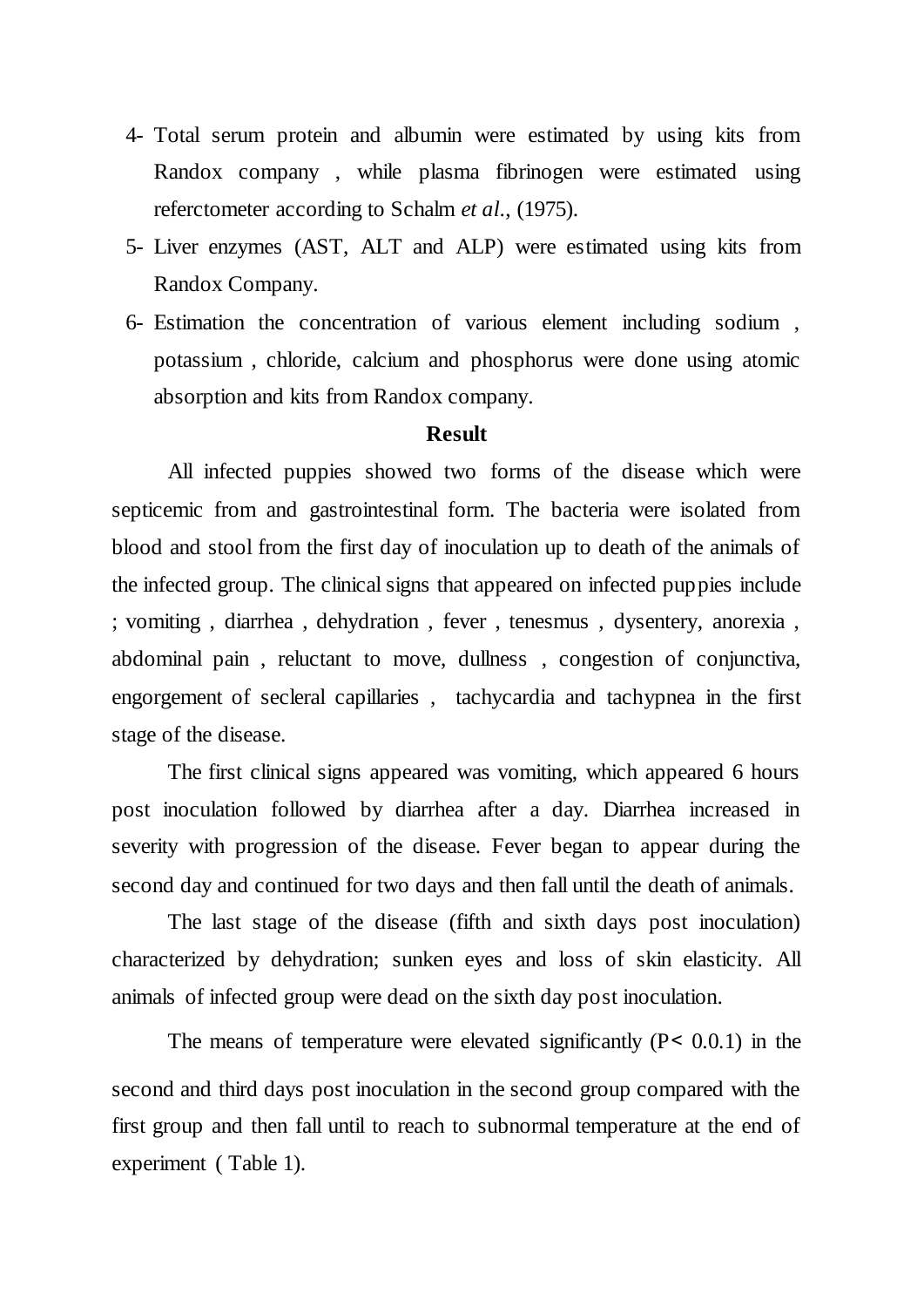The statistical differences between infected and control groups of total leukocyte counts , Neutrophils , lymphocytes and monocytes were similar to those of temperature , while there were no statistical differences in the means of esonophils between infected and control groups throughout the study  $(P > 0.05)$  (Tablel -1).

The means of PCV, Hb, and RBCs count were elevated significant (P< 0.0.1) in the second day post inoculation in the infected compared with control groups and similar pictures were reported daily throughout the study. While there was no statistical difference in the means of RBCs indices ( MCV, MCH, and MCHC) between infected and control group throughout the study  $(P>0.05)$ ( Table).

The statistical differences in the means of total serum protein , fibrinogen and globulins between the infected and control groups were similar to those of RBCs parameters , while ; there was no statistical difference in the means of serum albumin concentration between infected and control groups throughout the study ( Table 3).

The statistical differences between infected and control groups in the means of liver enzymes ( AST, Alt and ALP) were similar to those of total serum protein ( Table 4).

The means of serum sodium , potassium and chloride concentrations were decreased significantly  $(P < 0.0.1)$  during the second day of inoculation in the infected group compared with control group and similar picture were reported daily throughout the study ; while there was no statistical difference in the means of serum calcium and phosphorus concentration between infected and control groups throughout the study ( Table 5).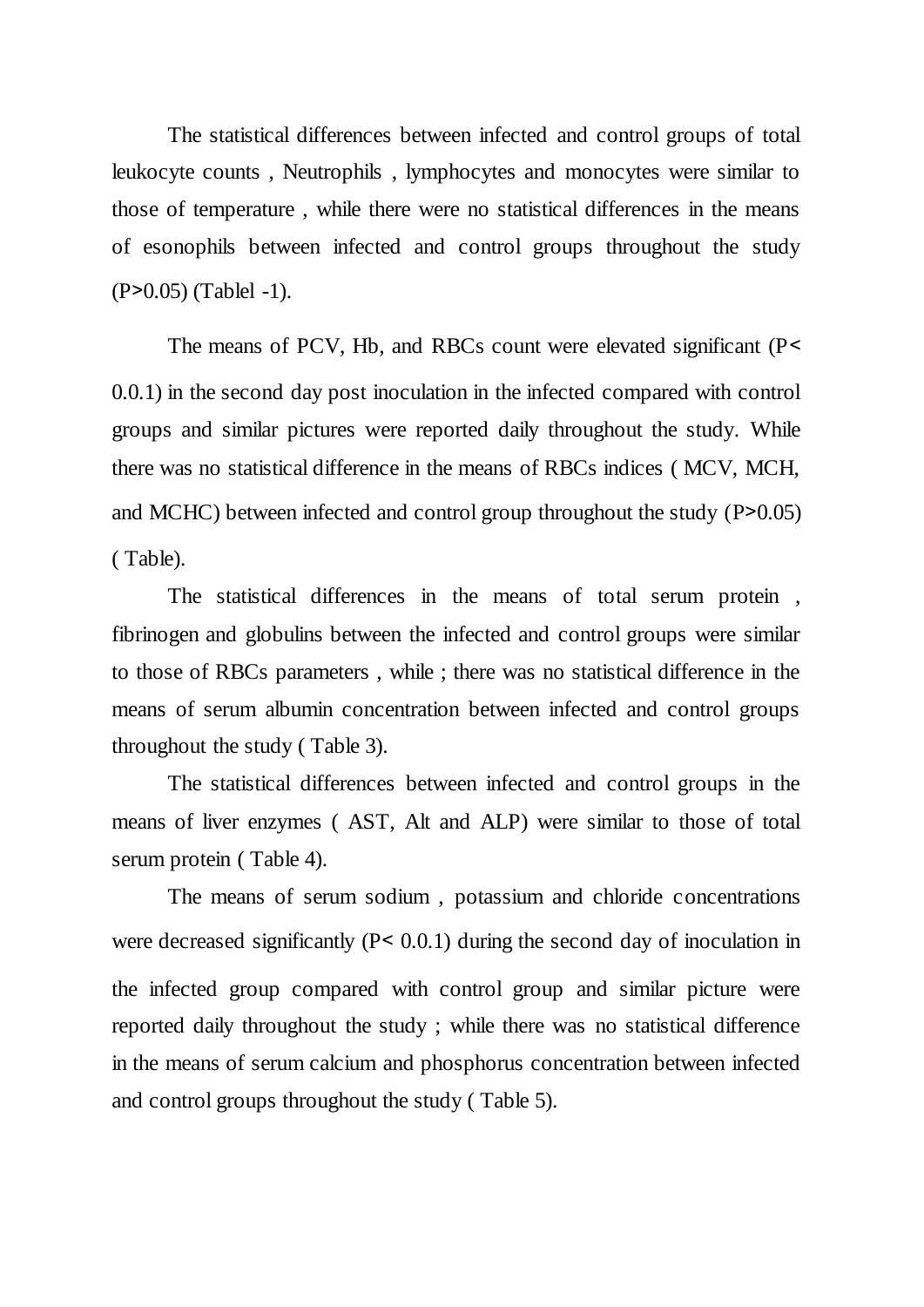#### **Discussion**

All experimentally infected puppies showed two forms of disease, septicemic from and gastrointestinal from supported with isolation of bacteria from blood and stool throughout the study , this result was in agreement with Nation (1984). The septicemic from of disease can be explained by the inability of the mesenteric lymph nodes to limit the invasion of bacteria together with high virulence activity of bacteria ( Futton *et al* ., 1975 ; Radostitis, 2000).

In gastrointestinal form ; the most important clinical signs was diarrhea ,which mainly due to the invasion of bacteria to the intestinal epithelium and elaboration of endotoxins which cause the local injury lead to release of prostaglandins and activation of adenyle cyclase receptors that leading to increase cyclic AMP in the entrocytes result in increase of the secretion of water and electrolytes into intestinal lumen (Waller, 1973, Radostitis *et al*., 2000) a companied with acute inflammatory reaction lead to diarrhea (McCracken and Lorenz ; 2001).

The temperature were elevated at first and then decreased and this result was in agreement with Clarvet (1985). The evaluation of temperature is due to release of endogenous pyrogens from macrophages in response to endotoxin . These endogenous pyrogens stimulate the thermoregulatory center in the hypothalamus that causes fever (Waller, 1978, Radostitis *et al*., 2000 and Clark *et al*., 2001). While the decrease in temperature may be due to the circulatory disturbance together with continuous diarrhea which cause loss of fluids ( Clark *et al*., 2001).

The result of total and differential leukocyte count can be divided into two stages. The first stage characterized by increase in the total and differential leukocyte count during the second and third days post inoculation , while the second stages characterized by the decrease of total and differential leukocyte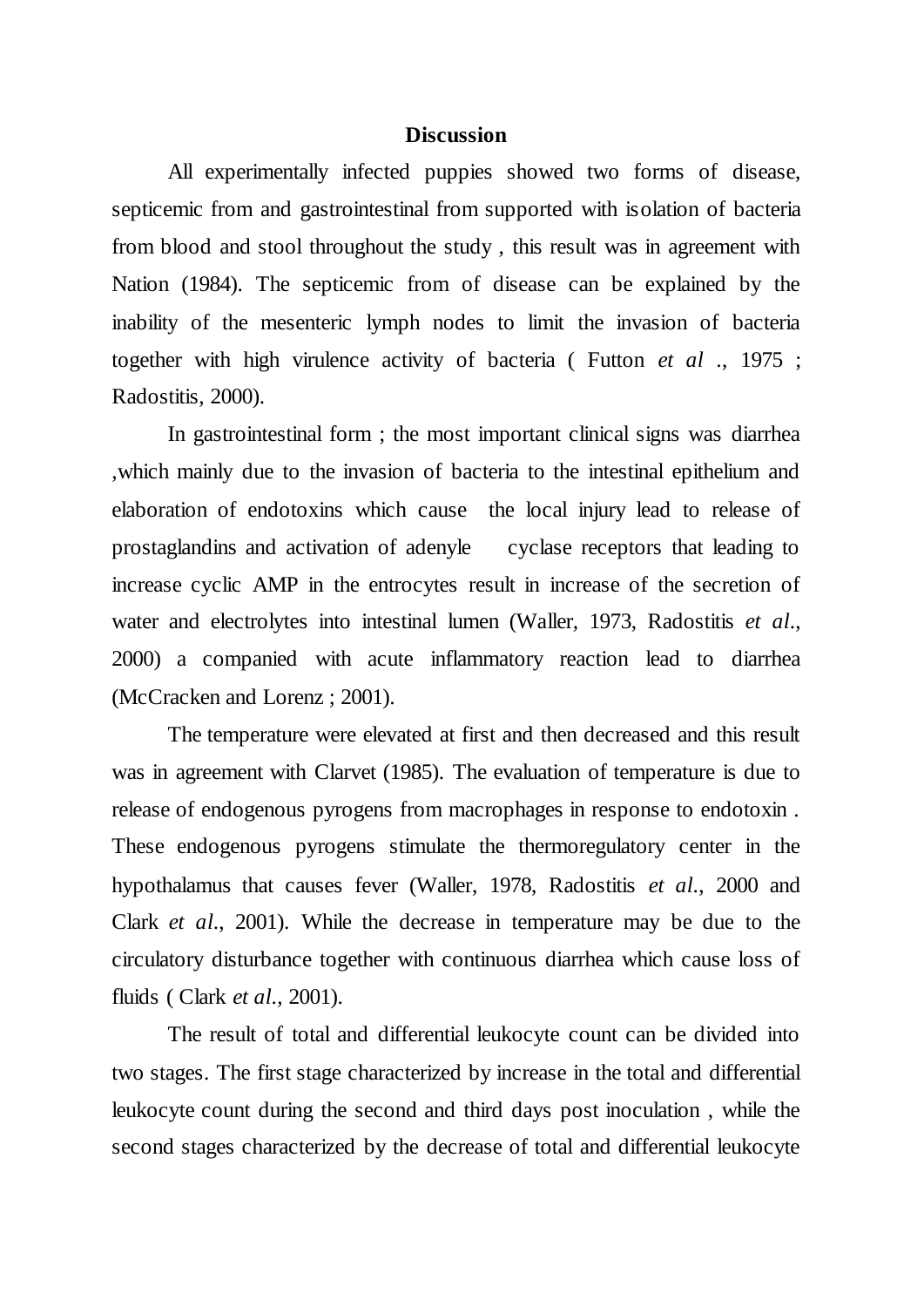count compare with first stage. These results were in agreement with Yass (1990) and Lawson *et al*., (2000). The increase of total leukocyte count was attribute to increase of neutophils and lymphocytes , the increase of neutophils may due to production of specific granular protein called colony stimulating factor from macrophages in response to bacteria products (Kramer *et al*., 2001 ; Balk , 2002). The increase of monocyte may be due to production of chemotactic factor by bacteria ( Dekkers *et al*., 2000) while the increase of lymphocytes is mainly due to the hyperplasia of the mesenteric lymph nodes (Abraham *et al*., 2000). The decrease of total leukocyte count on the fourth day post inoculation was attributed to decrease of neutrophils , lymphocytes and monocyte . The decrease in the number of neutrophils is due to overwhelming infection and inhibition effect of endotoxin on the production of WBCs from bone marrow ( Kramer *et al*., 2001; Balk. 2002). The decrease of monocyte may be due to redistribution of these cells during massive bacterial infection ( Dekkers *et al*., 2000) while the decrease of lymphocyte mainly due to the lysis and depletion of lymphocyte from lymph nods and spleen ( Abraham *et al*., 2000).

The gradual increase of (PCV, Hb and RBCs) in experimentally infected puppies attributed to dehydration resulting from the loss of fluids due to vomiting and diarrhea that lead to haemoconcentration together with decrease of circulatory blood volume (Schalm *et al*., 1975; Coles, 1986 ; Feldman *et al*., 2002). There were no changes in ( MCV, MCH and MCHC) throughout the experiment this can be explained by that , there is no production of immature red blood cells from the bone marrow and the increase of RBCs parameters mainly due to the plasma loss and haemoconcentration ( Dekkers *et al*., 2000).

The total serum proteins was elevated in experimentally infected puppies due to the plasma loss and this result was in agreement with (Tennat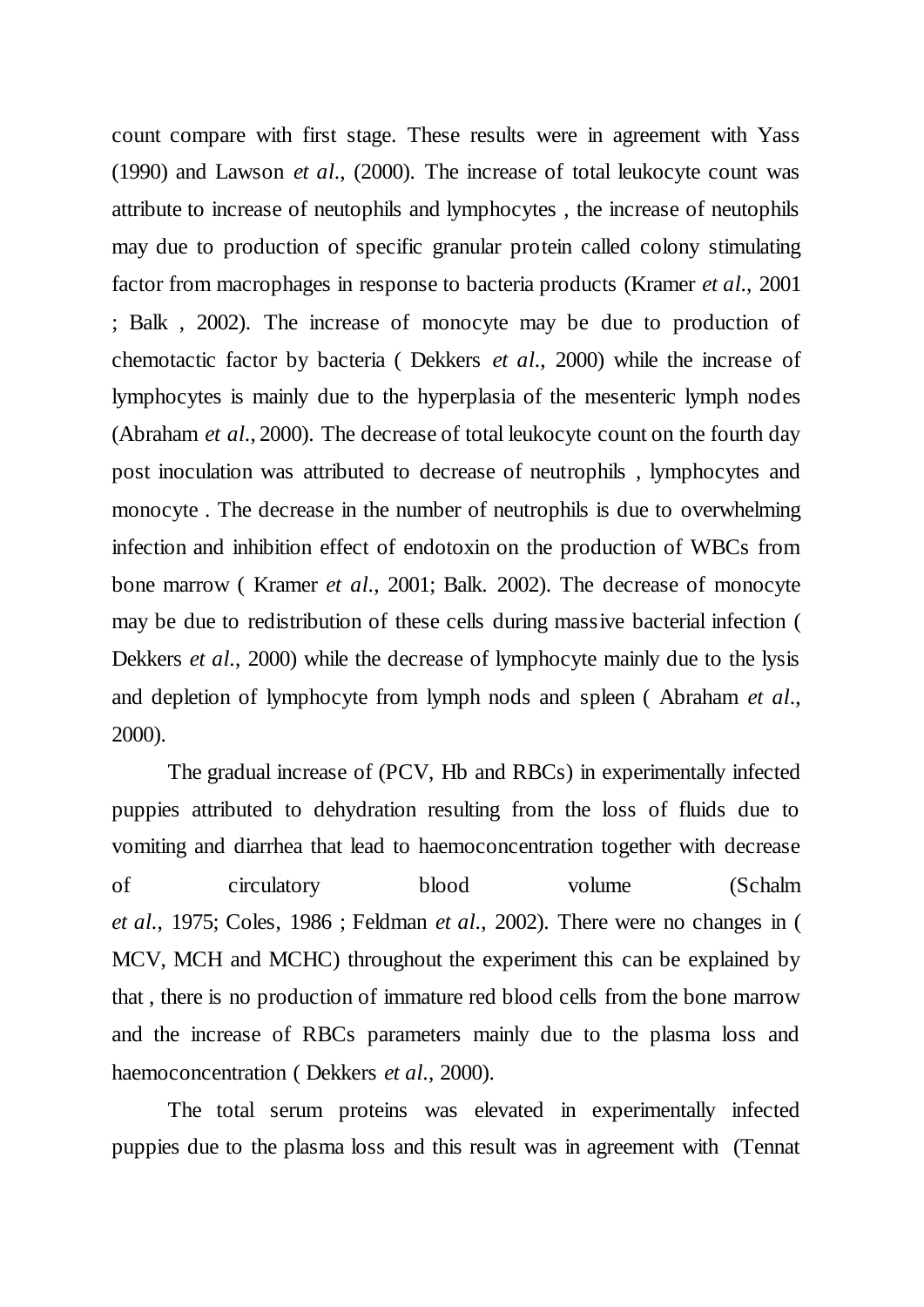*et al*., 1975 ; Smith *et al*, 1979, Bayram, 1995). The increase of globulin levels and this result was in agreement with Maassen *et al*. (1998).

The evaluation of serum levels of liver enzymes in infected puppies is due to the direct effect of bacterial endotoxin on hepatocytes lead to necrosis and elaboration of liver enzymes into blood ( Helms *et al*., 2002, 2003, 2005).

The gradual decrease in the concentration of sodium , potassium and chloride in the serum of infected animals may be attributed to the loss of these minerals and electrolytes resulting from the loss of water and salts during a short period due to vomiting and diarrhea (Show and Ihle, 1997).

| Parameter.               |                           | <b>Temperature</b>       |                                  | <b>Total WBC count</b>   |                       |                                  | <b>Neutrophils</b>         |                     |         |
|--------------------------|---------------------------|--------------------------|----------------------------------|--------------------------|-----------------------|----------------------------------|----------------------------|---------------------|---------|
| <b>Days</b>              | 1 <sup>st</sup><br>group  | 2 <sup>nd</sup><br>group | $\overline{\mathbf{P}}$<br>value | 1 <sup>st</sup><br>group | $2nd$ group           | $\overline{\mathbf{P}}$<br>value | 1 <sup>st</sup><br>group   | $2nd$ group         | P value |
| $1st$ day pre            | $37.8 \pm$<br>0.158       | $37.8 \pm$<br>0.126      | P > 0.05                         | $11970+$<br>$52.7 + 494$ | $11760 \pm$<br>255.9  | P > 0.05                         | $7828+$<br>462.24          | $7506 \pm$<br>429.6 | P>0.0°  |
| Day of Ino               | $37.9 \pm$<br>0.158       | $37.9 \pm$<br>0.127      | P > 0.05                         | $12460 \pm$<br>272.5     | $12620 \pm$<br>230.8  | P>0.0°                           | 7694±<br>698.5             | 7438±<br>184.3      | P>0.0°  |
| $1st$ day post           | $37.8 \pm$<br>0.175       | 37.82<br>±0.192          | P > 0.05                         | $13650 \pm$<br>416.8     | $13210 \pm$<br>263.15 | P>0.0°                           | $7520 \pm$<br>393.2        | $7622+$<br>259.2    | P>0.0°  |
| $2nd$ day post           | 37.9 <sub>±</sub><br>0.25 | $39.2+$<br>0.158         | P < 0.01                         | $14192+$<br>239.5        | $20630 \pm$<br>774.27 | P < 0.01                         | $8054+$<br>540.9           | $16392+$<br>400.8   | P < 0.0 |
| 3ed day post             | $37.9+$<br>0.25           | $39.2+$<br>0.185         | P < 0.0                          | $13390 \pm$<br>373.162   | $28450+$<br>469.041   | P < 0.0                          | $7677+$<br>723.27          | 18580±<br>570.07    | P < 0.0 |
| 4 <sup>th</sup> day post | 37.9 <sub>±</sub><br>0.25 | $40.22 \pm$<br>0.13      | P < 0.01                         | $12550+$<br>340.954      | $13370+$<br>330.088   | P>0.0°                           | 7358 <sup>±</sup><br>150.1 | $8290 \pm$<br>269.9 | P>0.0°  |
| 5day post                | $37.94 \pm$<br>0.207      | $38.6+$<br>0.65          | P < 0.0                          | $12080+$<br>213.892      | $8550+$<br>951.38     | P < 0.0                          | 7406<br>435.4              | $4581 \pm$<br>232.3 | P < 0.0 |
| Sixth day post           | $37.94 \pm$<br>0.178      | $36.32 \pm$<br>0.238     | P < 0.0                          | $13090 \pm$<br>236.952   | $6380 \pm$<br>450.952 | P < 0.0                          | $7772+$<br>505.4           | $3662+$<br>385.19   | P < 0.0 |

**Table (1): The means of temperature and WBCs parameters between infected and control groups.**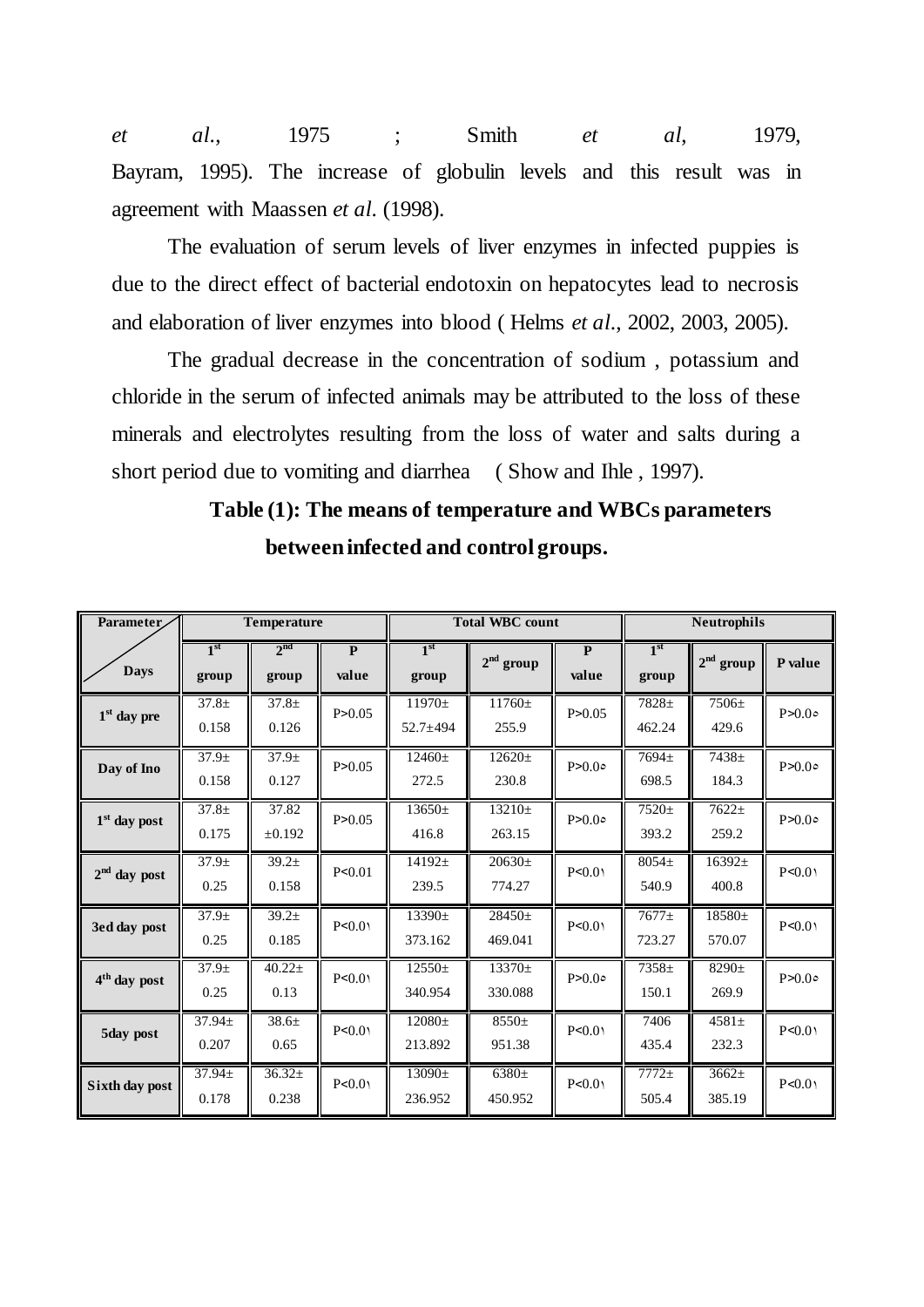| Parameter                |                          | Lymphocytes              |                         | <b>Monocytes</b>         |                             |                                  | Esonophils               |                          |         |
|--------------------------|--------------------------|--------------------------|-------------------------|--------------------------|-----------------------------|----------------------------------|--------------------------|--------------------------|---------|
| <b>Days</b>              | 1 <sup>st</sup><br>group | 2 <sup>nd</sup><br>group | $\overline{P}$<br>value | 1 <sup>st</sup><br>group | $2nd$ group                 | $\overline{\mathbf{P}}$<br>value | 1 <sup>st</sup><br>group | 2 <sup>nd</sup><br>group | P value |
| $1st$ day pre            | $2924+$<br>113.9         | $2832+$<br>35.8          | P > 0.05                | $627.4+$<br>310.7        | $727.4+$<br>66.7            | P > 0.05                         | $152+$<br>25.64          | $187\pm$<br>48.166       | P>0.0°  |
| Day of Ino               | 2874±<br>736.8           | $2852+$<br>33.28         | P > 0.05                | $635\pm$<br>46.6         | $735.4 \pm$<br>50.01        | P>0.0°                           | $153+$<br>19.23          | $183\pm$<br>45.63        | P>0.0°  |
| $1st$ day post           | $1448 +$<br>55.5         | $2722+$<br>37.7          | P>0.05                  | $643.8+$<br>58.11        | $757+$<br>51.67             | P>0.0°                           | $157 +$<br>20.186        | $167\pm$<br>41.92        | P>0.0°  |
| $2nd$ day post           | $2701 \pm$<br>55.94      | $3278 \pm$<br>29.03      | P < 0.01                | $646.2+$<br>30.36        | $1135+$<br>80.137           | $P \le 0.01$                     | $155+$<br>36.33          | $203\pm$<br>64.32        | P>0.0°  |
| 3ed day post             | $2708 +$<br>92.94        | 4494±<br>380.88          | P < 0.01                | $620.8\pm$<br>42.199     | 1834±<br>99.81              | $P \le 0.01$                     | $146\pm$<br>36.124       | $183\pm$<br>62.9         | P > 0.0 |
| 4 <sup>th</sup> day post | $2709 \pm$<br>71.8       | $3848 \pm$<br>297.1      | P < 0.01                | 674.2±<br>32.67          | 843.2 <sub>±</sub><br>60.67 | P < 0.01                         | 136±<br>43.93            | $153+$<br>42.36          | P > 0.0 |
| 5day post                | $2723+$<br>75.1          | 3343±<br>33.87           | P < 0.01                | $649.2+$<br>78.16        | $658\pm$<br>55.4            | P>0.0°                           | $151\pm$<br>36.98        | $187\pm$<br>87.98        | P>0.0°  |
| Sixth day post           | $2685+$<br>40.3          | $3060 \pm$<br>34.5       | P < 0.01                | $646.4+$<br>38.559       | 600.4 <sub>±</sub><br>67.68 | P > 0.0                          | $148 +$<br>53.455        | $196+$<br>55.49          | P>0.0°  |

# **Continue**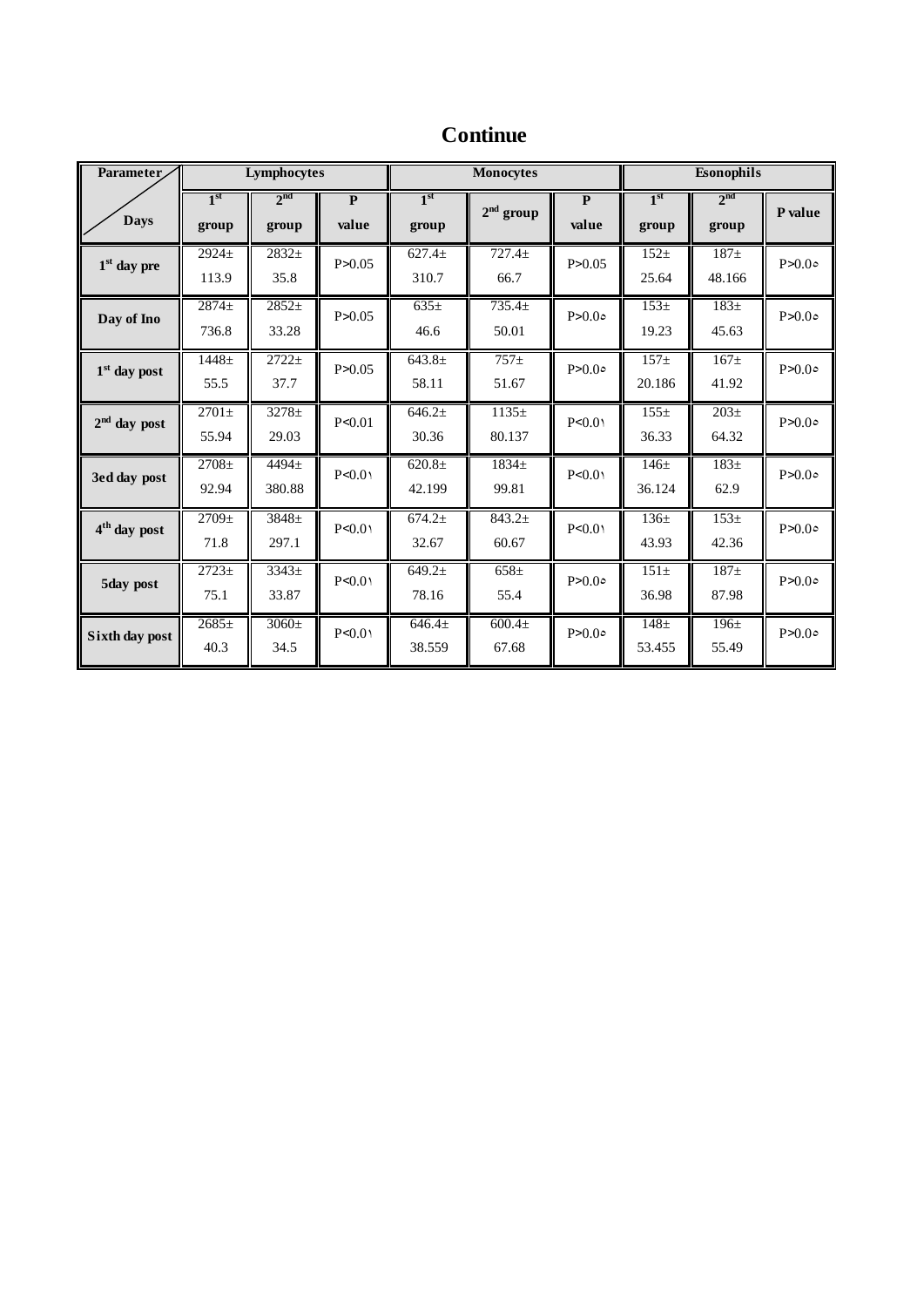| Parameter               | PCV L/L         |                 |                |                 | $Hb$ gr/L        |                         | RBCs $\times 10^{12}$ cell/L |                 |         |
|-------------------------|-----------------|-----------------|----------------|-----------------|------------------|-------------------------|------------------------------|-----------------|---------|
| <b>Days</b>             | 1 <sup>st</sup> | 2 <sup>nd</sup> | $\overline{P}$ | 1 <sup>st</sup> | $2nd$ group      | $\overline{\mathbf{P}}$ | 1 <sup>st</sup>              | 2 <sup>nd</sup> | P value |
|                         | group           | group           | value          | group           |                  | value                   | group                        | group           |         |
| $-1$                    | $40.2 +$        | $38.0 +$        | P > 0.05       | $142.5+$        | $144\pm$         | P > 0.05                | $6.67 +$                     | $6.774 +$       | P > 0.0 |
|                         | 2.387           | 1.851           |                | 9.35            | 5.47             |                         | 0.389                        | 0.508           |         |
| $\bf{0}$                | $38.6 +$        | $39.8 +$        | P > 0.05       | $136\pm$        | $146\pm$         | P > 0.0                 | $6.95 \pm$                   | $7.12 +$        | P > 0.0 |
|                         | 2.4             | 1.3             |                | 8.21            | 7.41             |                         | 0.555                        | 0.443           |         |
| $\mathbf 1$             | $38.9 +$        | $41.6 +$        | P > 0.05       | $143+$          | $143+$           | P > 0.0                 | $6.536 \pm$                  | $7.206 \pm$     | P > 0.0 |
|                         | 2.28            | 2.07            |                | 5.7             | 10.03            |                         | 0.625                        | 0.531           |         |
| $\overline{2}$          | $39.4 \pm$      | $50.2+$         | P < 0.01       | $135+$          | 163 <sup>±</sup> | P < 0.0                 | $6.412 +$                    | $8.182 +$       | P < 0.0 |
|                         | 2.08            | 1.3             |                | 1.6             | 10.68            |                         | 0.189                        | 0.526           |         |
| $\overline{\mathbf{3}}$ | $38.8 +$        | $53.6 +$        | P < 0.0        | $136 +$         | 189 <sub>±</sub> | P < 0.0                 | $6.596 \pm$                  | $9.036 \pm$     | P < 0.0 |
|                         | 2.38            | 2.5             |                | 10.88           | 11.38            |                         | 0.909                        | 0.554           |         |
| $\overline{\mathbf{4}}$ | $39.6 +$        | $55\pm$         | P < 0.0        | $145\pm$        | $192 +$          | P < 0.0                 | $6.636 \pm$                  | $9.966 \pm$     | P < 0.0 |
|                         | 1.18            | 1.1             |                | 10.27           | 11.204           |                         | 0.668                        | 0.520           |         |
| 5                       | $38.2+$         | 57.6±           | P < 0.0        | $140.0 +$       | $204 +$          | P < 0.0                 | $6.623 \pm$                  | $10.488\pm$     | P < 0.0 |
|                         | 28.6            | 2.07            |                | 10.0            | 11.1             |                         | 0.552                        | 0.464           |         |
| 6                       | $40.2 +$        | $61.2+$         | P < 0.0        | $134\pm$        | $210.8 +$        | P < 0.0                 | $6.806\pm$                   | $10.57+$        | P<0.0   |
|                         | 3.193           | 1.3             |                | 10.34           | 10.24            |                         | 0.42                         | 0.228           |         |

# **Table (2): The means of RBCs paramereters between infected and control groups.**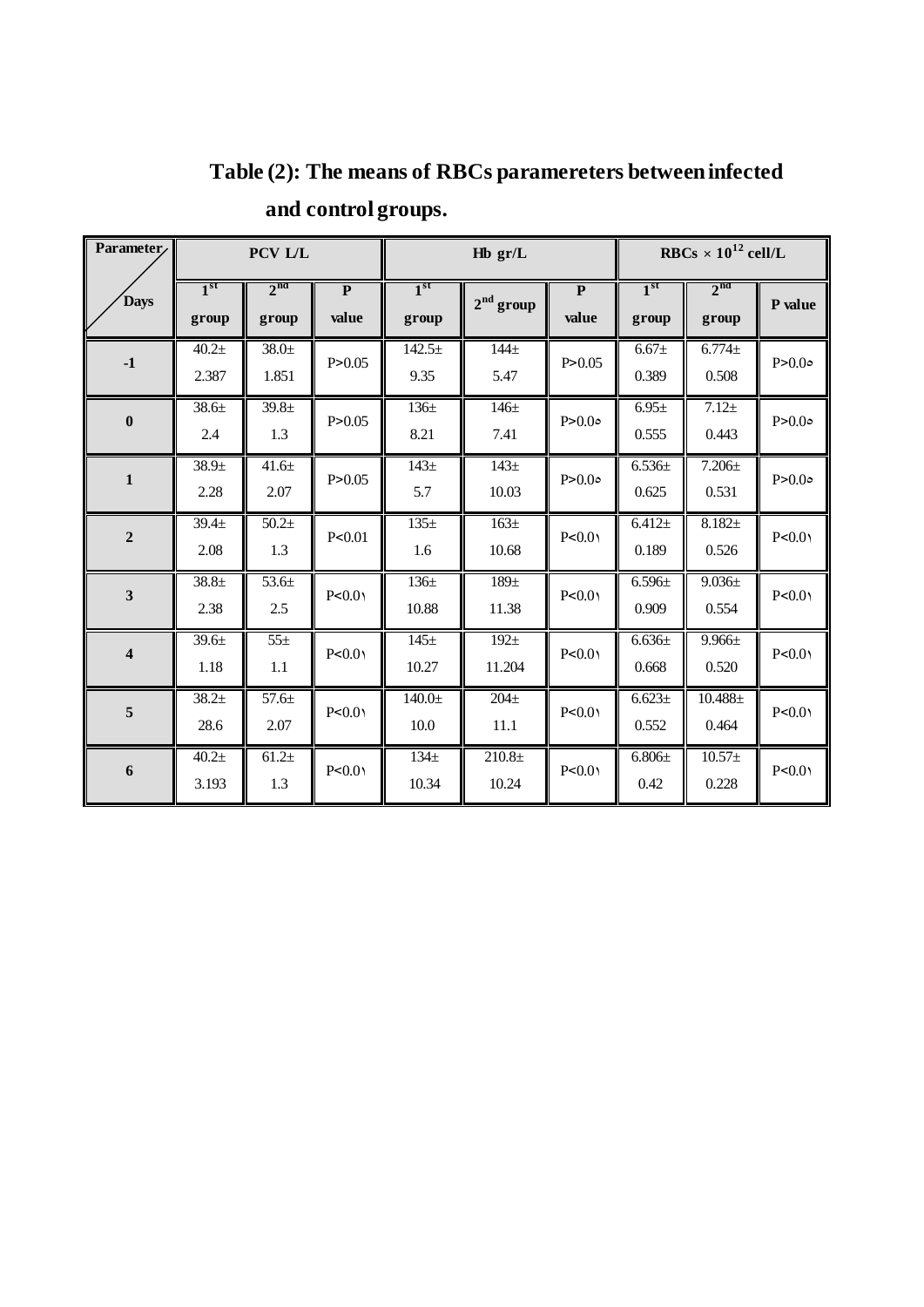| <b>Continue</b> |
|-----------------|
|                 |

| Parameter               |                          | MCV FL                      |                                  | <b>MCH</b> picogram             |                      |                                  | MCHC gr/L                   |                             |         |
|-------------------------|--------------------------|-----------------------------|----------------------------------|---------------------------------|----------------------|----------------------------------|-----------------------------|-----------------------------|---------|
| <b>Days</b>             | 1 <sup>st</sup><br>group | 2 <sup>nd</sup><br>group    | $\overline{\mathbf{P}}$<br>value | 1 <sup>st</sup><br><b>Group</b> | $2nd$ group          | $\overline{\mathbf{P}}$<br>value | 1 <sup>st</sup><br>group    | 2 <sup>nd</sup><br>group    | P value |
| $-1$                    | $59.89 \pm$<br>5.672     | $57.95 \pm$<br>3.119        | P > 0.05                         | 23.39 <sub>±</sub><br>0.83      | $23.32+$<br>0.96     | P > 0.05                         | 349.4 <sub>±</sub><br>9.39  | $\overline{348}$ ±<br>9.73  | P > 0.0 |
| $\bf{0}$                | $56.21 \pm$<br>5.715     | $56.02+$<br>2.793           | P > 0.05                         | $23.14 \pm$<br>0.820            | $23.46 \pm$<br>0.882 | P > 0.0                          | 349 <sub>±</sub><br>10.04   | $349.8 +$<br>9.37           | P > 0.0 |
| $\mathbf{1}$            | $63.1\pm$<br>6.567       | 57.99±<br>4.571             | P > 0.05                         | $23.64+$<br>0.782               | $23.54+$<br>0.884    | P > 0.0                          | $349.8 \pm$<br>9.88         | $351.4+$<br>9.23            | P > 0.0 |
| $\overline{2}$          | $61.49 \pm$<br>2.158     | $61.56 \pm$<br>5.072        | P > 0.05                         | $23.5+$<br>0.758                | $23.5+$<br>0.927     | P > 0.05                         | 348.4 <sub>±</sub><br>11.97 | 346.8 <sub>±</sub><br>12.63 | P > 0.0 |
| $\overline{\mathbf{3}}$ | $59.6+$<br>7.391         | 59.47 <sup>±</sup><br>3.829 | P > 0.05                         | $23.62+$<br>0.673               | $23.3+$<br>0.731     | P > 0.05                         | $350+$<br>10.19             | $350.6 \pm$<br>9.71         | P > 0.0 |
| $\overline{\mathbf{4}}$ | $60.04\pm$<br>4.838      | $58.3+$<br>2.694            | P > 0.05                         | $23.24+$<br>0.808               | $23.44 \pm$<br>0.870 | P > 0.05                         | $351\pm$<br>10.07           | $349.8 +$<br>10.25          | P > 0.0 |
| 5                       | $57.47 \pm$<br>3.825     | $55.74 \pm$<br>0.709        | P > 0.05                         | $23.02+$<br>0.887               | $23.23+$<br>0.826    | P > 0.0                          | $350.4 +$<br>8.84           | $352+$<br>9.51              | P > 0.0 |
| $\boldsymbol{6}$        | $59.13+$<br>3.067        | $57.9 +$<br>0.699           | P > 0.05                         | $23.08+$<br>0.63                | $23.12+$<br>0.944    | P>0.0                            | $351\pm$<br>9.38            | 349.6±<br>10.76             | P > 0.0 |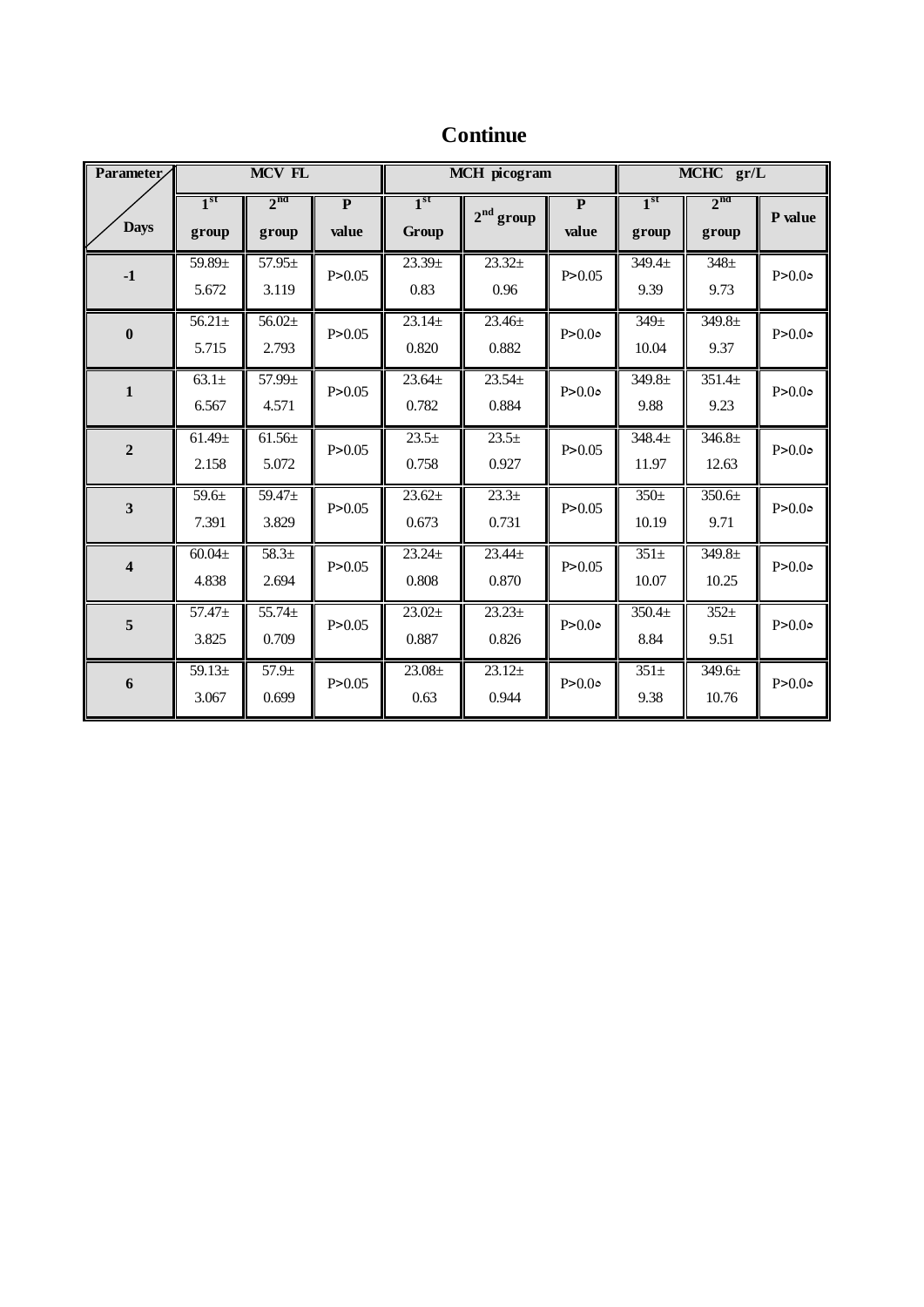| <b>Parameter</b>         | <b>AST Iu/L</b>          |                            |                       | ALT Iu/L                   |                            |                    | ALP Iu/L                 |                          |         |
|--------------------------|--------------------------|----------------------------|-----------------------|----------------------------|----------------------------|--------------------|--------------------------|--------------------------|---------|
| Days                     | 1 <sup>st</sup><br>group | 2 <sup>nd</sup><br>group   | $\mathbf{P}$<br>value | 1 <sup>st</sup><br>group   | $2nd$ group                | ${\bf P}$<br>value | 1 <sup>st</sup><br>group | 2 <sup>nd</sup><br>group | P value |
| $1st$ day pre            | $21.2+$<br>6.3           | $19.4 \pm$<br>2.19         | P > 0.05              | $17.2+$<br>4.833           | $12.4 +$<br>3.334          | P > 0.05           | $26.8 +$<br>6.22         | $24.4 +$<br>4.722        | P > 0.0 |
| Day of Ino               | $18.0 +$<br>6.363        | 17.0 <sub>±</sub><br>4.847 | P > 0.05              | $19.2 +$<br>3.148          | 15.4 <sub>±</sub><br>3.268 | P > 0.0            | $26.8 +$<br>2.588        | $27.8 +$<br>2.588        | P > 0.0 |
| $1st$ day post           | $18.2 +$<br>7.224        | 19.8 <sub>±</sub><br>3.271 | P > 0.05              | $17.6 +$<br>3.820          | $16.4 +$<br>3.58           | P > 0.0            | $22.4+$<br>7.073         | $27.0+$<br>5.567         | P > 0.0 |
| $2nd$ day post           | $21.2+$<br>2.726         | $43.2 +$<br>2.387          | P< 0.01               | $17.8 +$<br>3.903          | $135\pm$<br>1.22           | P < 0.0            | $23.4+$<br>2.073         | $164.4 +$<br>15.836      | P < 0.0 |
| 3ed day post             | $21.8+$<br>3.077         | $57.8+$<br>1.788           | P < 0.0               | $19.2 +$<br>4.438          | $146.4+$<br>1.959          | P < 0.0            | $23.6+$<br>3.874         | $266.4+$<br>17.1         | P < 0.0 |
| 4 <sup>th</sup> day post | $18.8 +$<br>4.984        | 66.6 <sub>±</sub><br>2.988 | P < 0.0               | 13.6±<br>5.711             | $158.2+$<br>1.833          | P < 0.0            | $25.6 \pm$<br>4.827      | $338.2+$<br>32.345       | P < 0.0 |
| 5day post                | $21.2+$<br>7.563         | $76.4 +$<br>3.209          | P < 0.0               | 20.2 <sub>±</sub><br>4.445 | $165.2+$<br>1.72           | P < 0.0            | $24.6 +$<br>3.209        | $392.2+$<br>8.167        | P < 0.0 |
| $6th$ day post           | $17.8 +$<br>8.167        | $90.4 \pm$<br>3.642        | P < 0.0               | 18.6±<br>4.317             | $188.0 +$<br>13.623        | P < 0.0            | $25.0+$<br>3.674         | $445.6 \pm$<br>27.446    | P < 0.0 |

# **Table (4) : The means of liver enzymes activities between infected and control groups.**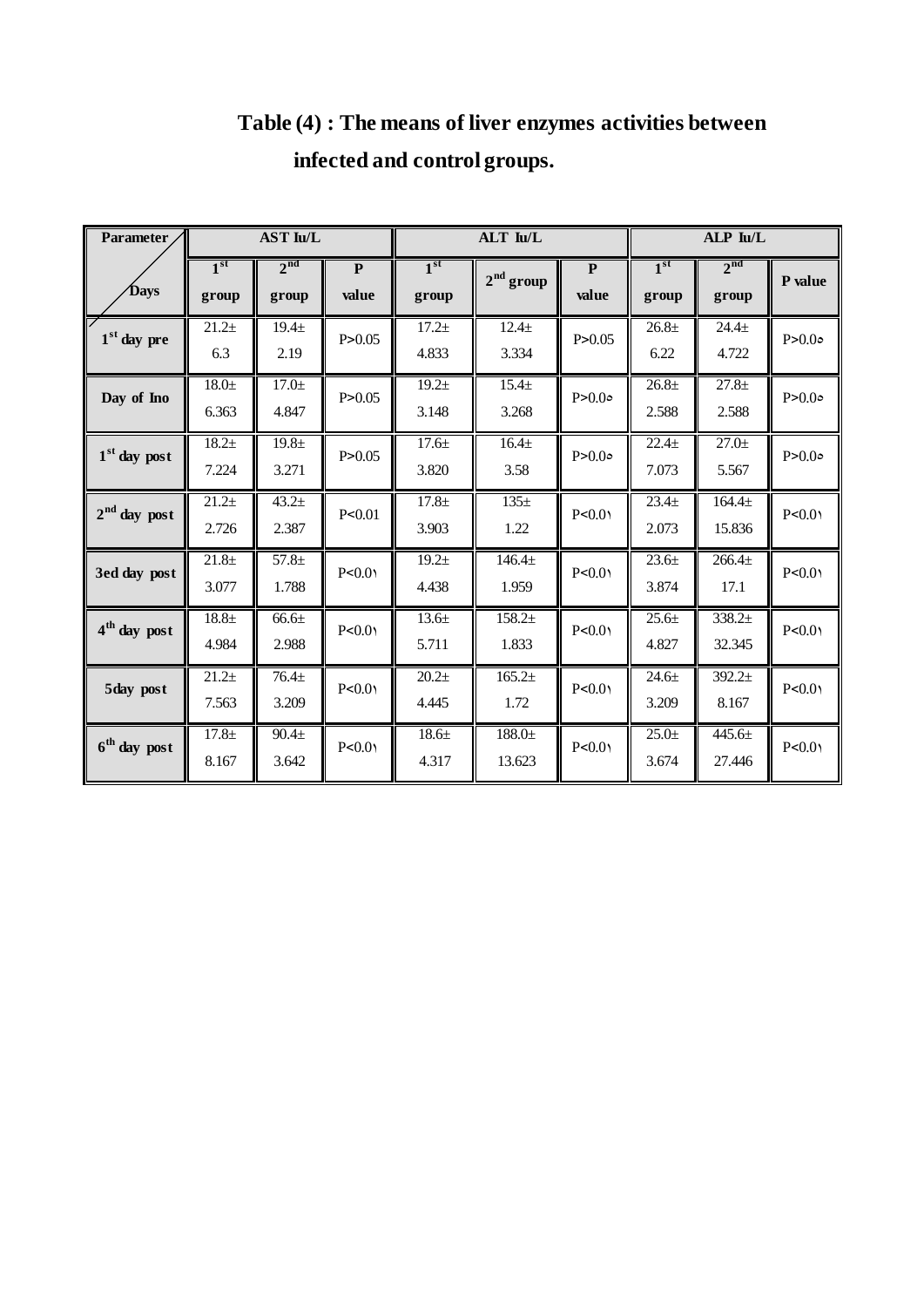| Parameter               | Sodium mmol/L               |                            |                                  | Potassium mmol/L         |                            |                                  | Chloride mmol/L             |                            |         |
|-------------------------|-----------------------------|----------------------------|----------------------------------|--------------------------|----------------------------|----------------------------------|-----------------------------|----------------------------|---------|
| Days                    | 1 <sup>st</sup><br>group    | 2 <sup>nd</sup><br>group   | $\overline{\mathbf{P}}$<br>value | 1 <sup>st</sup><br>group | $2nd$ group                | $\overline{\mathbf{P}}$<br>value | 1 <sup>st</sup><br>group    | 2 <sup>nd</sup><br>group   | P value |
| $-1$                    | 150.8 <sub>±</sub><br>2.2   | $150.4 +$<br>1.14          | P > 0.05                         | $4.56 \pm$<br>0.568      | $4.52 +$<br>$0.08\,$       | P > 0.05                         | $111.4\pm$<br>6.96          | $111.2\pm$<br>6.48         | P > 0.0 |
| $\boldsymbol{0}$        | $150.8 +$<br>2.378          | $150.4 +$<br>2.297         | P > 0.05                         | $4.52 +$<br>0.618        | $4.44 +$<br>0.55           | P > 0.0                          | 113.4 <sub>±</sub><br>5.319 | $113.8 +$<br>4.969         | P > 0.0 |
| $\mathbf{1}$            | 151.6±<br>4.615             | $151.2+$<br>3.033          | P > 0.05                         | 4.3 <sub>±</sub><br>0.62 | $4.33 \pm$<br>0.664        | P > 0.0                          | $111.0+$<br>6.442           | $110.8 +$<br>5.805         | P > 0.0 |
| $\overline{2}$          | $149.8 \pm$<br>4.147        | $118.6\pm$<br>6.268        | P < 0.01                         | $4.24 \pm$<br>0.585      | 2.19 <sub>±</sub><br>0.204 | P < 0.0                          | $1112.2+$<br>8.467          | $96.0 \pm$<br>3.872        | P < 0.0 |
| $\overline{\mathbf{3}}$ | $152.2+$<br>3.349           | $94.9 +$<br>4.335          | P < 0.0                          | $4.26 \pm$<br>0.568      | $1.776 \pm$<br>0.114       | P < 0.0                          | 112.6±<br>7.924             | $81.2+$<br>2.387           | P < 0.0 |
| $\overline{\mathbf{4}}$ | $151.2+$<br>1.923           | $80.4 +$<br>3.03           | P < 0.0                          | $4.52 +$<br>0.580        | $1.048\pm$<br>0.056        | P < 0.0                          | $112.8 \pm$<br>7.155        | $72.6 +$<br>2.701          | P < 0.0 |
| 5                       | 150.2 <sub>±</sub><br>2.863 | 68.8 <sub>±</sub><br>3.114 | P < 0.0                          | $4.52+$<br>0.804         | $1.26\pm$<br>0.03          | P < 0.0                          | $112.8 +$<br>14.38          | 61.8 <sub>±</sub><br>5.941 | P < 0.0 |
| 6                       | $150.2\pm$<br>2.288         | $56.4+$<br>8.502           | P < 0.0                          | $4.44 \pm$<br>0.841      | $0.82\pm$<br>0.286         | P < 0.0                          | $112.8\pm$<br>14.808        | $56.4+$<br>3.633           | P < 0.0 |

# **Table (5): The means of some minerals and electrolytes between infected and control groups.**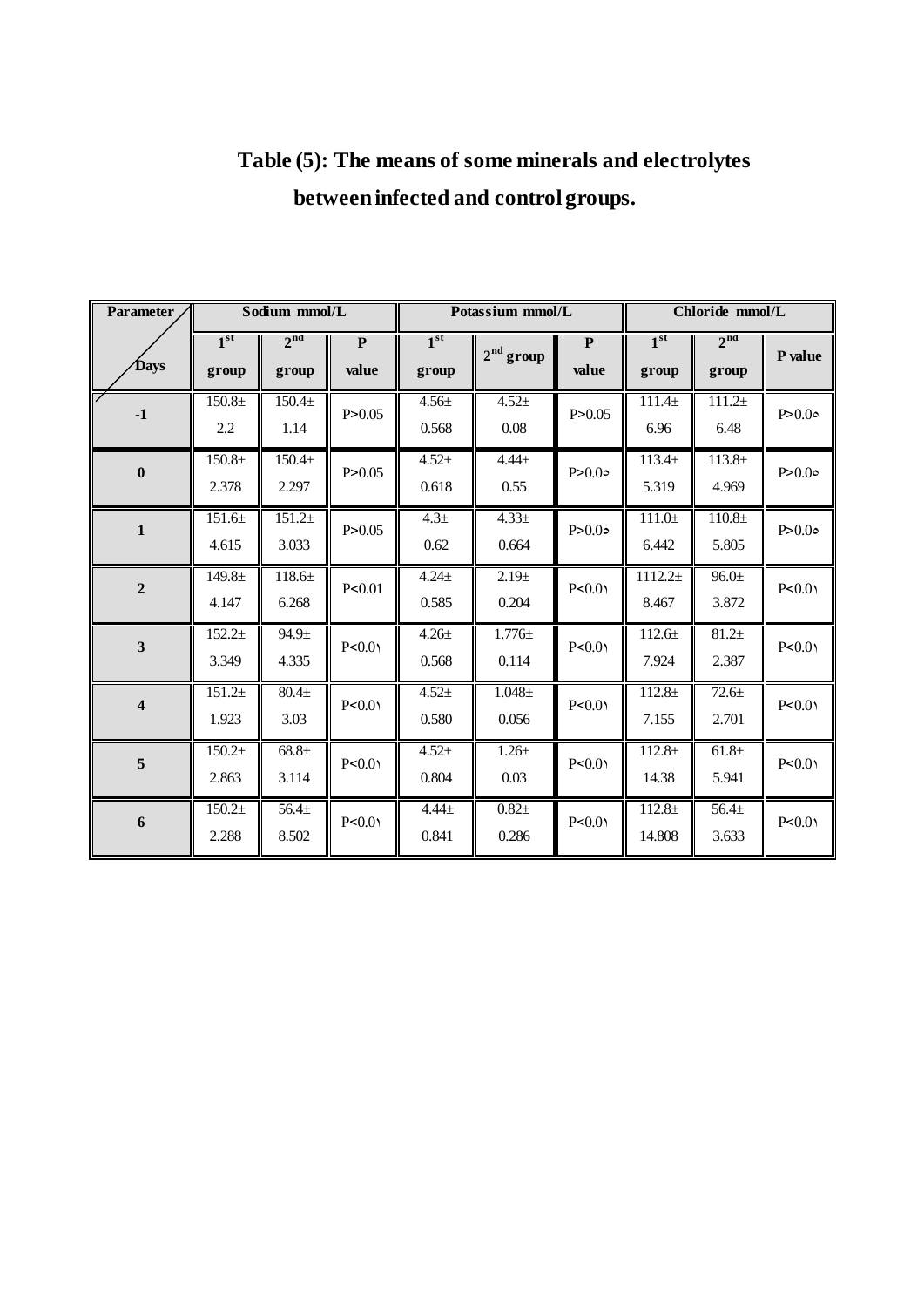## **Continue**

| <b>Parameter</b>        |                          | Calcium mmol/L            |                    | Phosphorus mmol/L        |                           |                       |  |
|-------------------------|--------------------------|---------------------------|--------------------|--------------------------|---------------------------|-----------------------|--|
| Days                    | 1 <sup>st</sup><br>group | $2^{nd}$<br>group         | ${\bf P}$<br>value | 1 <sup>st</sup><br>group | $2nd$ group               | $\mathbf{P}$<br>value |  |
| $-1$                    | $2.56+$<br>0.201         | $2.65+$<br>0.120          | P > 0.05           | $1.12 +$<br>0.079        | $1.06 \pm$<br>0.123       | P > 0.05              |  |
| $\bf{0}$                | $2.6 +$<br>0.174         | $2.56+$<br>0.238          | P > 0.05           | $1.16 +$<br>0.123        | $0.98 +$<br>0.14          | P > 0.05              |  |
| $\mathbf{1}$            | $2.58 +$<br>0.278        | $2.54+$<br>0.219          | P > 0.05           | $1.12 +$<br>0.139        | $1.16 +$<br>0.008         | P > 0.05              |  |
| $\overline{2}$          | $2.52+$<br>0.149         | $2.58 +$<br>0.285         | P > 0.05           | $1.14 +$<br>0.166        | $1.2 +$<br>0.051          | P > 0.05              |  |
| 3                       | $2.52+$<br>0.105         | $2.6 +$<br>0.138          | P > 0.05           | $1.02 +$<br>0.109        | $1.18 +$<br>0.176         | P > 0.05              |  |
| $\overline{\mathbf{4}}$ | $2.28+$<br>0.101         | $2.68 \pm$<br>0.278       | P < 0.0            | $1.22 +$<br>0.155        | $1.28 +$<br>0.116         | P > 0.05              |  |
| 5                       | $2.42+$<br>0.037         | $2.6 +$<br>0.134          | P < 0.0            | $1.26 +$<br>0.098        | 1.3 <sub>±</sub><br>0.048 | P > 0.05              |  |
| 6                       | $2.62+$<br>0.156         | 2.4 <sub>±</sub><br>0.046 | P < 0.0            | $1.2 +$<br>0.096         | $1.24 +$<br>0.095         | P > 0.05              |  |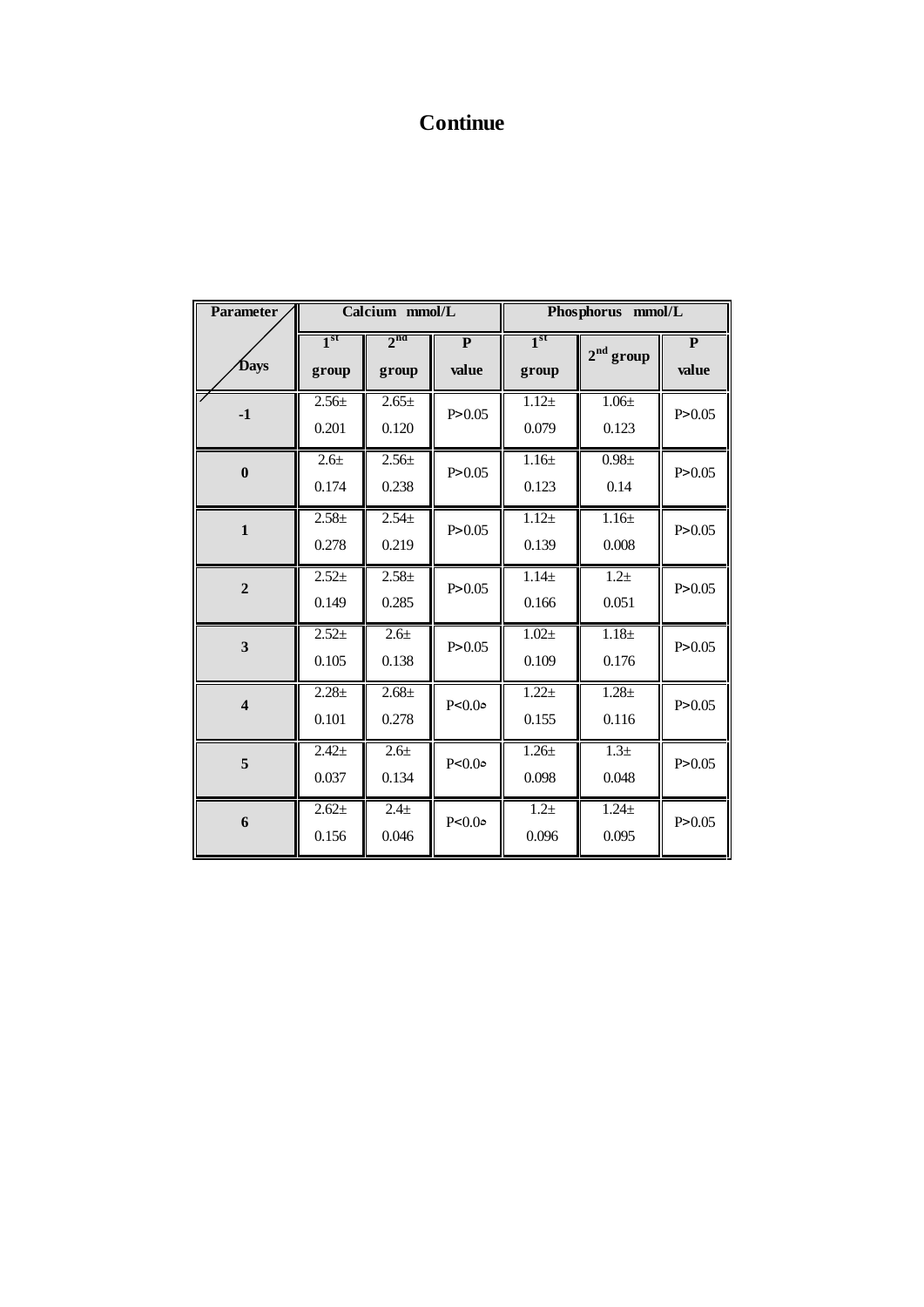### **References**

- 1- Abraham, E ; Carmody, A ; Shenkar , R and Arcaroli , J (2000). Neutrophils as early immunologic effectors in haemarrhage or endotoxemia induced acute injury. Am.J. Physiol. Lung cell Mol. Physiol ; 279 (6) : 1133-1145.
- 2- Balk, R.A (2002). Endotoxemia in critically ill patients . Why a reliable test could be beneficial . Crit. Care , 6 : 289-290.
- 3- Baron, E.J ; Peterson , L.R and Fingold , S.M (1994). Baily and Scotts diagnostic Microbiology  $9<sup>th</sup>$  edition . Mosby . St Louis.
- 4- Bayram, M.S (1995). Isolation of Salmonella. Study the pathogenicity of *Salmonella give* in dogs in Baghdad province . Msc . Thesis , College of Veterinary of Baghdad.
- 5- Clark, C; Cunningham , J ; Ahmed , R; Woodwar , D; Issacs , S; Ellis, A ; Anand , C ; Ziebella , K ; Sockett , A and Rodres, F (2001). Characterization of Salmonella associated with ear of dogs in Canada . J. Clinic . Micorbiol .; 39 (11) : 3962-3968.
- 6-Clarvet C.A (1985). Salmonella infection in hospitalized dogs Epizootiology , diagnosis and Prognosis . J.Am. An. Hosp. Assoc , 21: 499-503.
- 7- Coles, E.H ( 1986) Veterinary Clinical Pathology .  $4<sup>th</sup>$  edition W.B Sounders Co. USA. 486.
- 8- Dekkers, P.E.P ; Hove , T ; Velde , A.A ; Daventer, S.J.H and Poll , T (2000). Up regulation of Monocyte urokinase Plasminogen activator receptor during human endotoxemia. Infection and Immunity , 68 (4) : 2156 – 2160.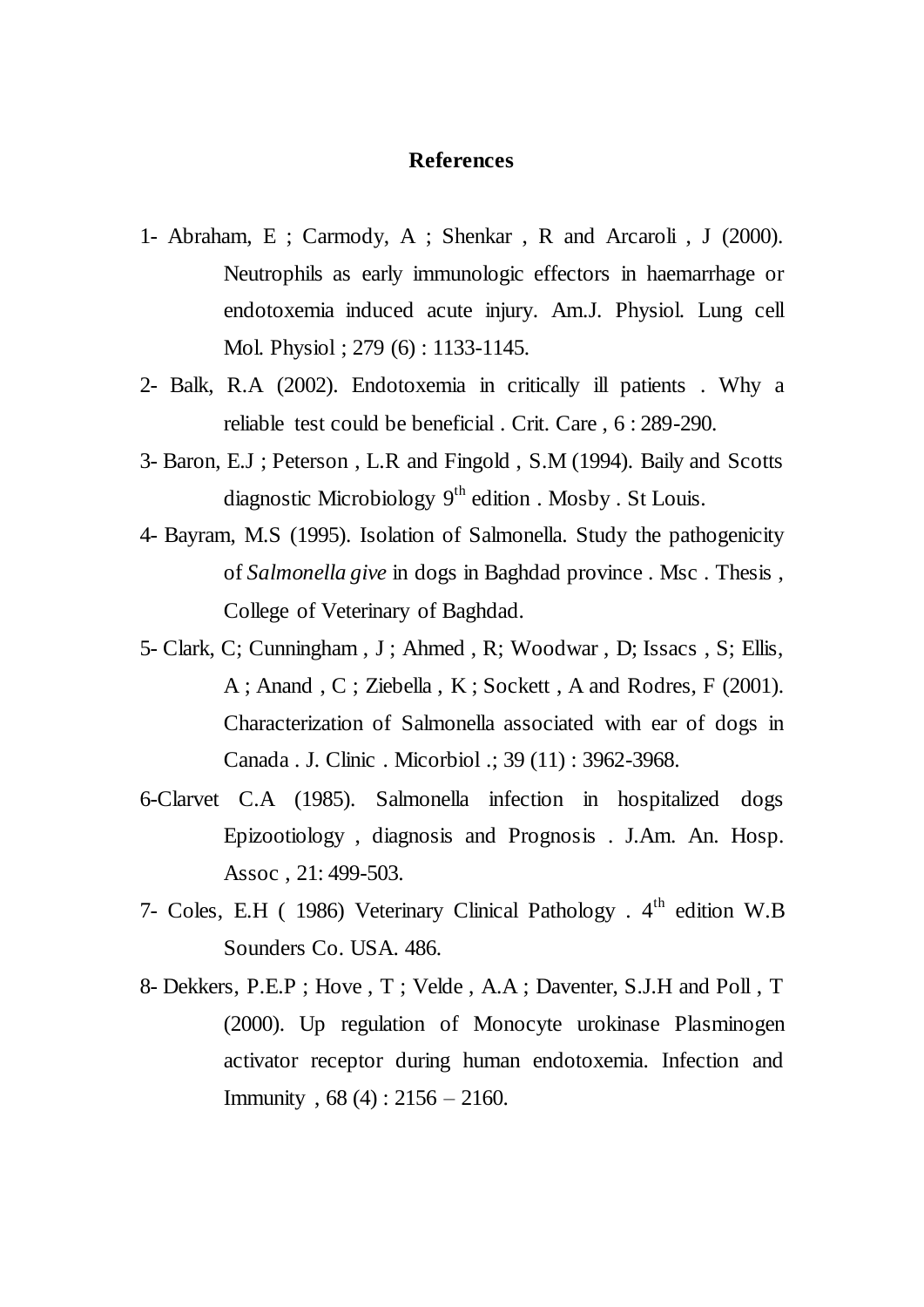- 9- Feldman, B.F ; Zinkl , J.G and Jain , N.C (2002). Schalms Veterinary Haematology.  $5<sup>th</sup>$  edition. Lippicott Williams and Wilkins. London. 1859 P.
- 10- Futton , M ; Bladel, B and Lesko , M (1975). Salmonella in dogs and cats of Medical School. Colony control Vet , 45: 265-267.
- 11- Helms , M; Ethelberg , S and Molbok , K (2005). International *Salmonella typhimurium* DT 104 infections 1992-2000 . Emerg . Infect . Dis ; 625-632.
- 12- Helms , M; Vastrup, P; Gerner- Smidt , P and Molbak. K (2002). Excess mortality associated with antimicrobial drug resistance *Salmonella typhumurim*. Emerg. Infec. Diseases ; 8 ; 409-495.
- 13- Helms , M; Vastrup, P and Molbok , K (2003). Short term mortality associated with food borne bacterial gastrointestinal infection registry based study. B.M.J :320-357.
- 14- Kallow , O.J and Hosso , S.A (2001). Prevalence of Salmonella Serotypes in dogs and their sensitivity to antimicrobial agents. J. Vet. Sci ; 14(1).
- 15- Kramer, B.W; Moss, T.J; willet , K.E; Newnham, J.P; Sly , P.D ; Kallapure , S.G ; Ikegami , M and Job , A.H (2001). Dose and time response after intra amniotic endotoxin in preterm lambs. Am. J. Respir . Crit. Car Med , 164 (6) : 289-988.
- 16- Lawson , J.A ; Burns , A .R ; Farhood , A ; Lynn- Bajt , M ; Collins , R.G ; Smith , C.W ; Jaeschke, H. (2000). Pathophysiologic importance of E and L selection for Neutrophil induced liver injury during endotoxemia in mice. Hepatology , 32: 990-998.
- 17- Maassen, C.B; Van Holt, J.C ; Heijne denbak- Glashouwer, M.J ; Leer, R; Laman, J.D; Boersmo, W.J and Glaassen, E (1998). Orally administered Lactobacillus strains differentially affect the direction and efficacy of the immune response. Veterinary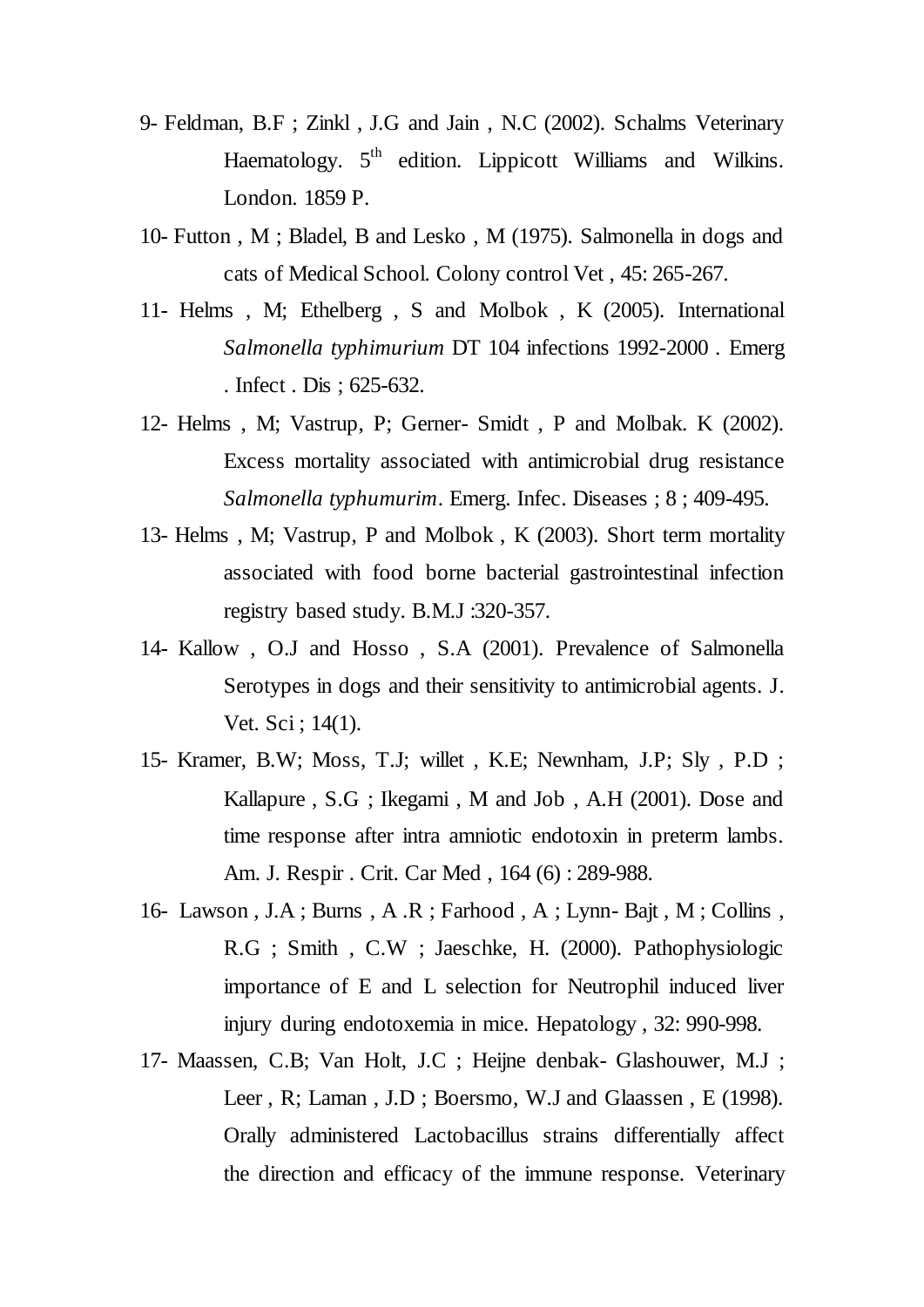Quarterly. Belhaven. The Netherlands, 20 (Supplement 3) : 581- 583.

- 18- McCracken, V.J and Lorenz , R.G (2001). The gastrointestinal ecosystem : a precarious alliance among epithelium immunity and microbiota. Cell. Microbiol , 3: 1-11.
- 19- Murdoch, D.B (1979). Alimentary tract and associated. In : Chandler , E.A ; Evans , J.M ; Singlton , W.B ; Tartup ; F.G ; Sutton , J.B and Taverner , W.D (editors ). Canine Medicine and therapeutics .Blackwell . Sc. Puble. UK P: 293-303.
- 20- Nation , P.N (1984). Salmonella dubline septicemia in two puppies. Cand . Vet. J, 25:324-326.
- 21- Radostitis, O.M ; Blood , D.C, Gay , C.C and Hinchlff, K.W (2000). Veterinary Medicine  $9<sup>th</sup>$  edition . W.B sounders. Co.
- 22- Schalm, O ; Jain , S and Camol , E. (1975). Veterinary Haematology. Philadelphia. Lea and Fibger.
- 23- Show , D.H and Ihle , S.L (1997). Small animal internal Medicine . William and Wilkins Co. Baltimore.
- 24- Smith , B ; Habasha , F ; Reina . Guera , M and Hardy , A (1979). Bovine Salmonellosis. Experimental production and characterization of disease in calves using oral challenge with *Salmonella typhimurium* . Am. J. Vet . Res , 40 :1510 – 1515.
- 25- Tennat , B ; Harrold, H and Reina Guero , M. (1975). Haematology of neonatal calves. H. Response associated with acute enteric infection. Gram negative septicemia and experimental endotoxemia. Cornell. Vet ; 65: 457-475.
- 26- Waller, S(1973). Prostaglandins and gastrointestinal tract. Gastroenterology; 14:402 -417.